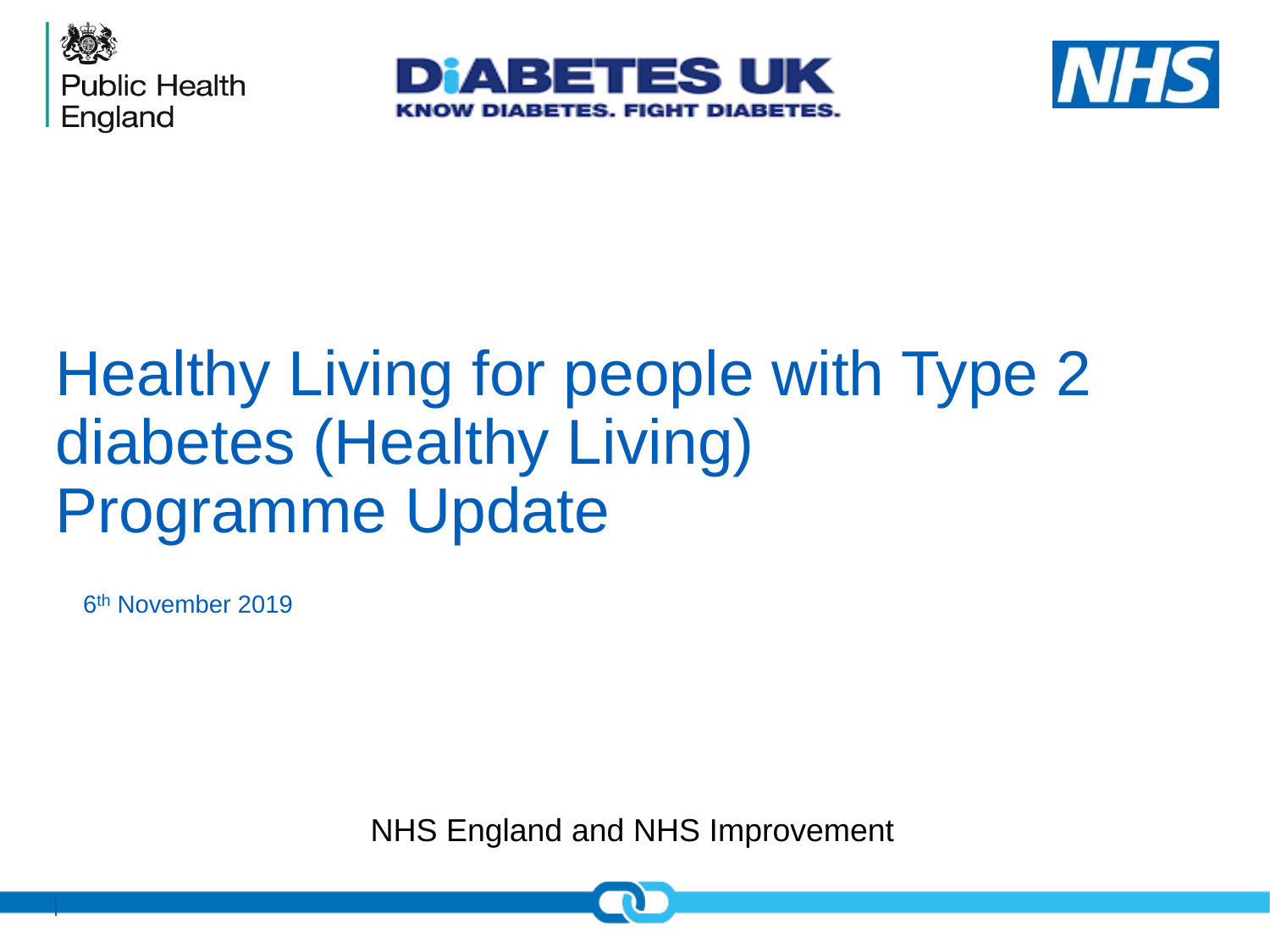





# Introduction to Healthy Living for people with Type 2 diabetes

- Healthy Living is an online self-directed self-management support programme and accompanying structured education tool for adults with type 2 diabetes.
- It is based on HeLP Diabetes developed by a team at University College London (UCL).
- The tool provides information about type 2 diabetes and its treatments, offers emotional support, and helps with adopting and maintaining healthy behaviours (e.g. diet, exercise).
- A National Institute of Health Research, (NIHR) funded Randomised [Control Trial \(RCT\)](https://bmjopen.bmj.com/content/7/9/e016009) of the intervention showed modest but significant improvements in HbA1c and a reduction in diabetesrelated distress in newly diagnosed patients when comparing the group using the tool against a control group.
- Modelling using the UK Prospective Diabetes Study (UKPDS) demonstrates that if the same reductions of HbA1C were observed in the 'real world' then there is a strong case for national adoption.

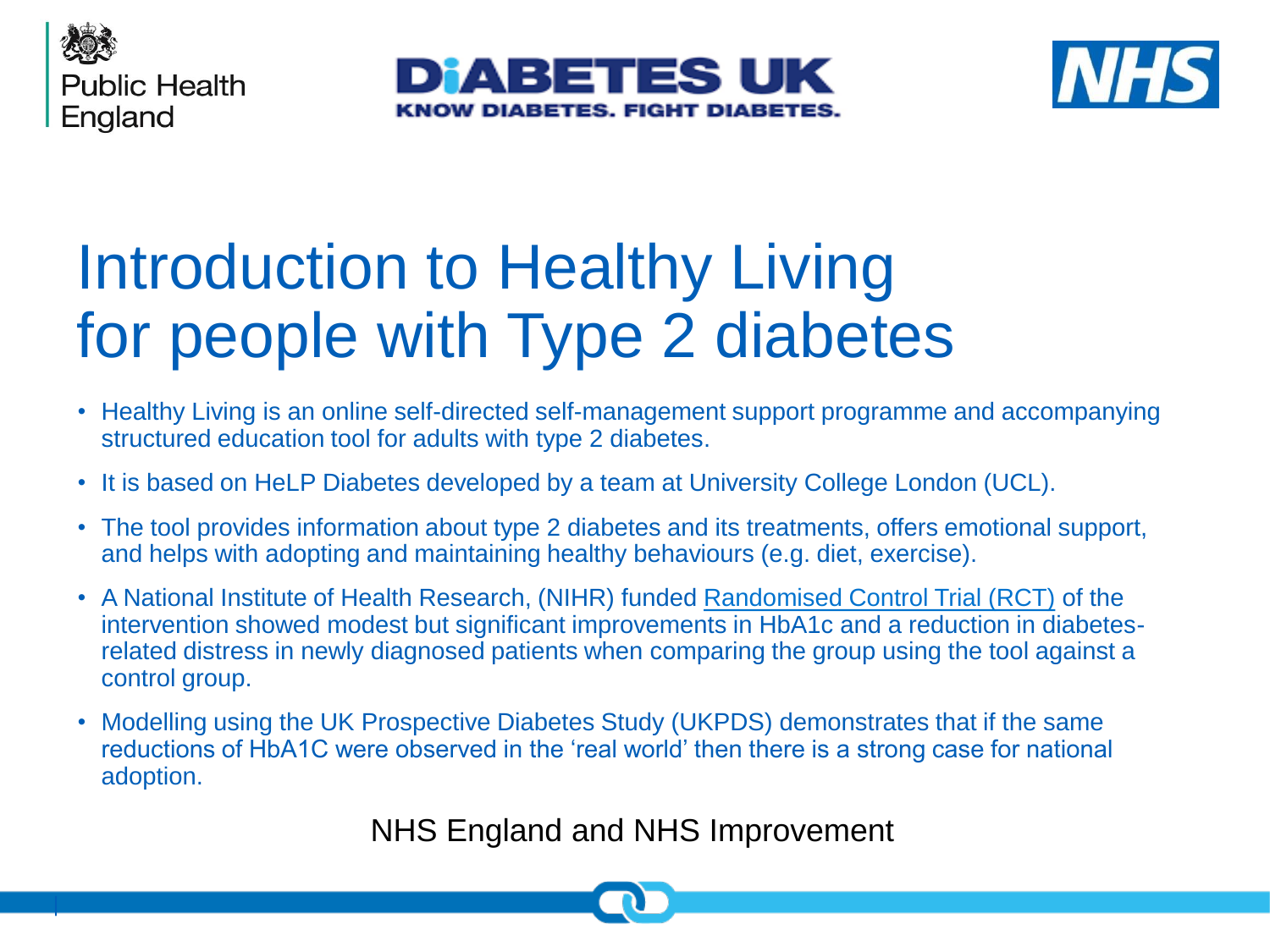





### National Roll Out

- The intention is for Healthy Living to be made available nationally and at no cost to STPs/ICSs.
- Healthy Living is available at any point of the patients journey i.e. on initial diagnosis and at any time beyond this.
- Referral to Healthy Living will qualify towards QOF.
- The development of Healthy Living is defined by the Government Digital Service and will follow an agile approach. This means that we are currently unable provide a complete list of the final functionality/ appearance as this will depend on the outcome of what is essentially an iterative, usercentred design process.
- The rollout of Healthy Living is a LTP commitment, to increase structured education options for people with Type 2 diabetes

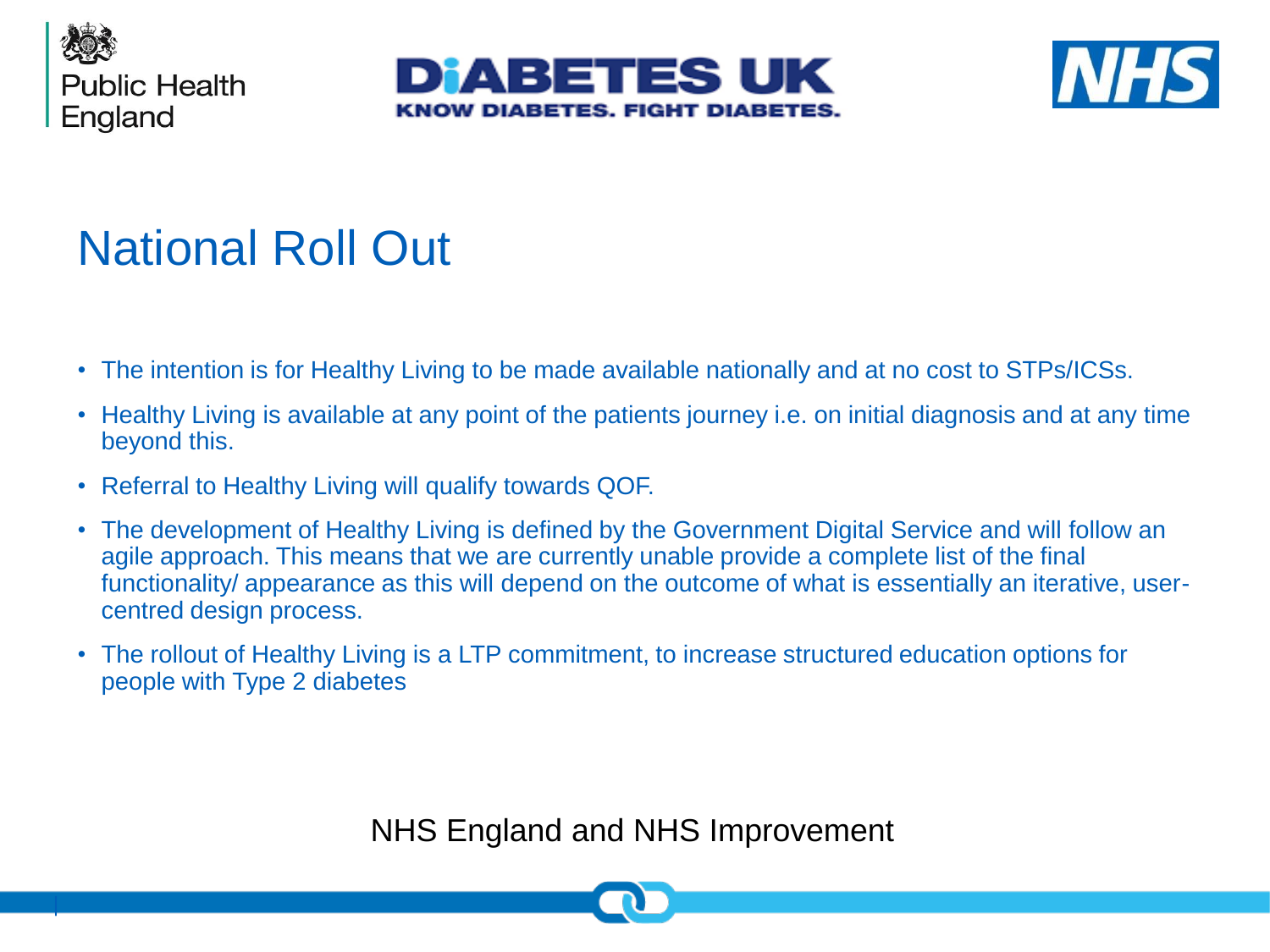





# Development Process

- NHS England has licensed the content for Healthy Living.
- We have procured a provider to update and scale-up the tool in order to roll it out nationally and align it with NHS security and accessibility standards.
- During development, further improvements to the functionality and usability of the product will be made. This includes optimising the tool for use on mobile devices.
- The development process will engage clinicians and people living with type 2 diabetes. We are engaging with local health economies through an early engagement process and the feedback will inform the development of the tool, which includes West Yorkshire and Harrogate Health and Care Partnership.

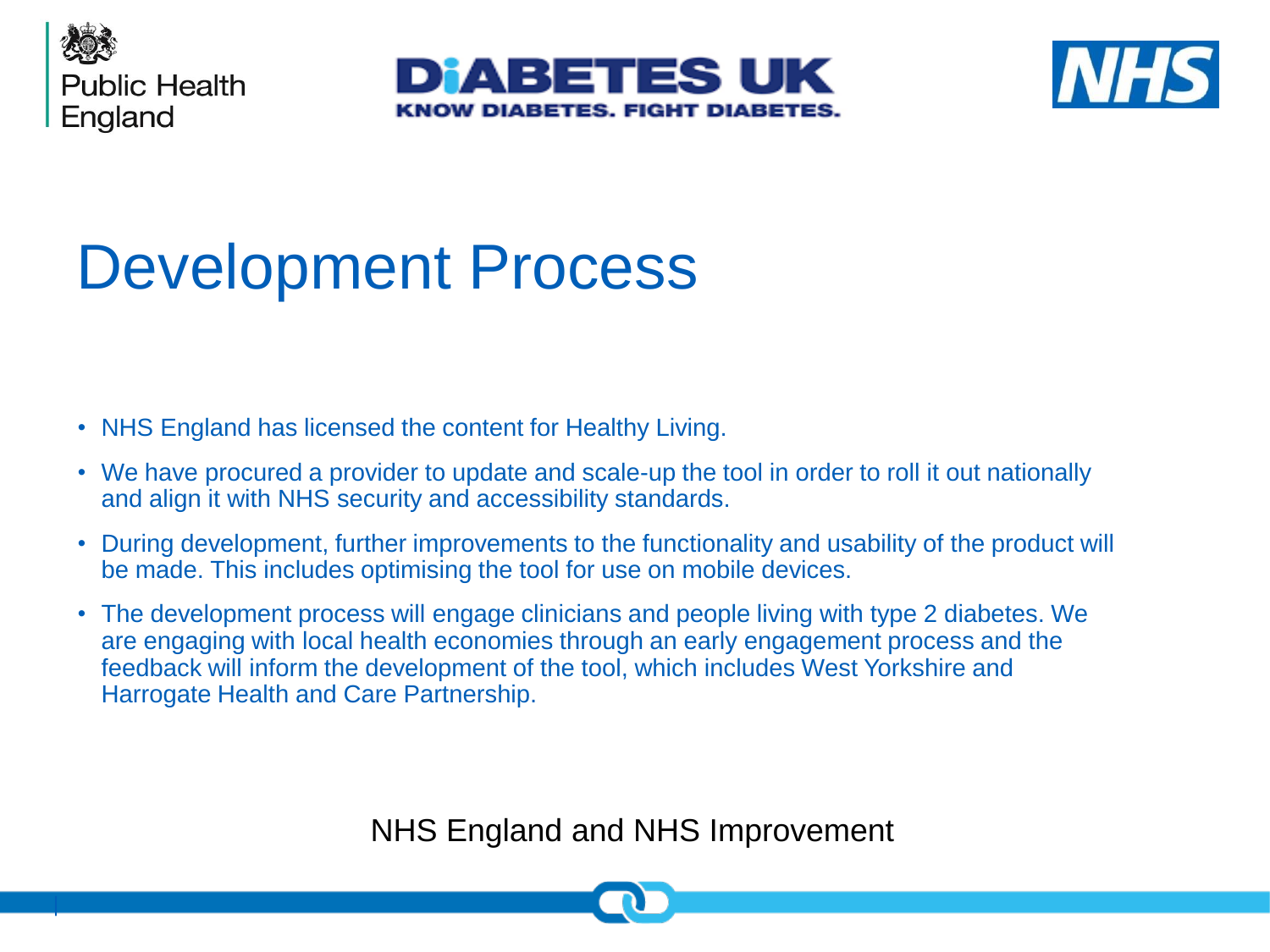





# Project Timescales

The project is now moving towards undertaking the following activities:

- August 19 January 19: Product development, testing different designs to see if they work with the needs of all stakeholders.
- January 20: Begin rollout to a small group of users to test the product in a real world setting. This will be an critical period for the project, with many iterative steps as the product is refined.
- Spring 20: Continued rollout to more practices and areas of the country refining the techniques used to implement the product in new practices and STPs/ICSs.
- Summer 20: Removal of the "beta" tag, national campaign to announce product and begin rollout across England.

Note: To formally progress between stages approval is required from both NHS X and Cabinet Office: Government Digital Services in addition to the Diabetes Programme Board.

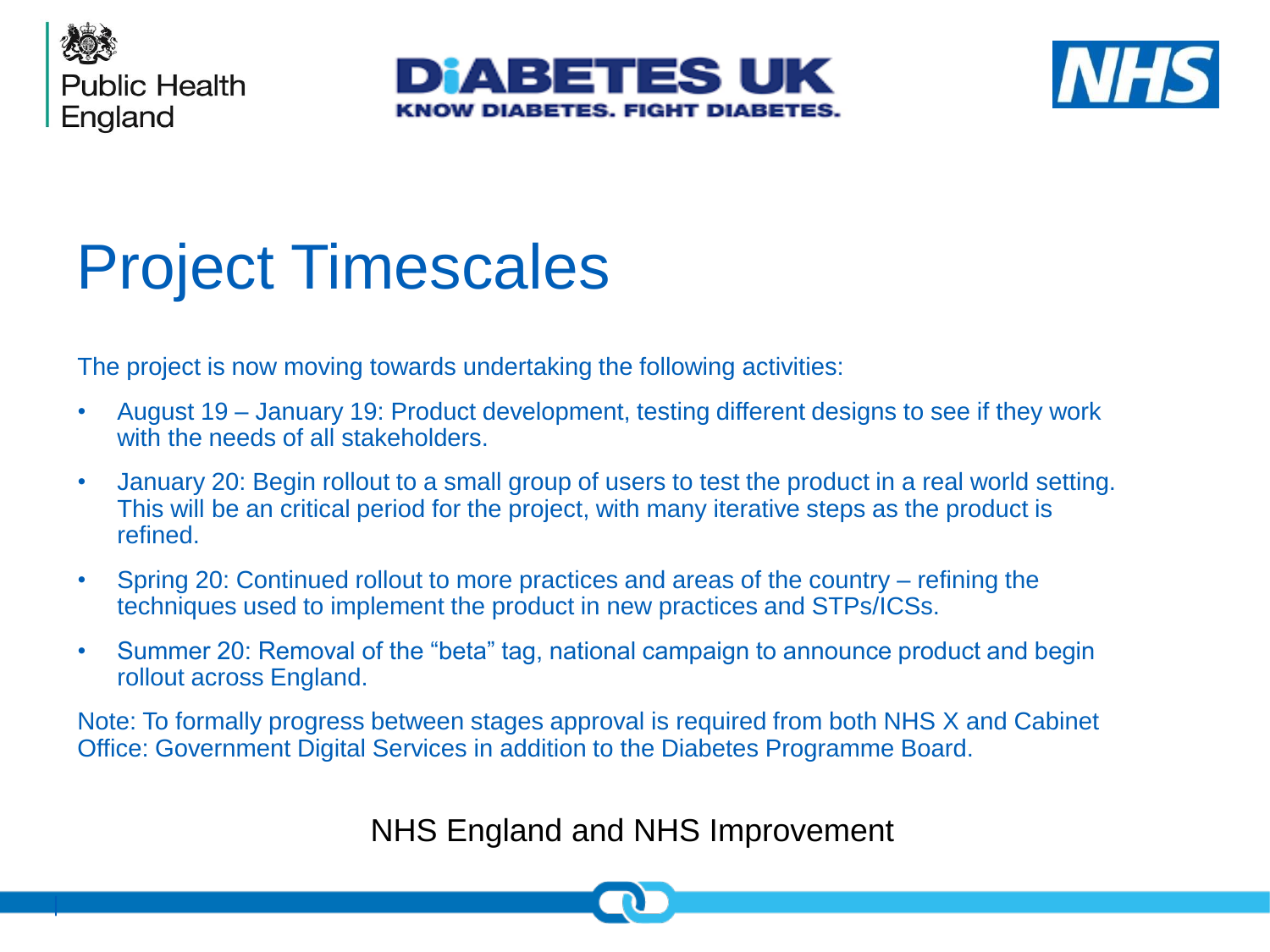





# Positioning of Healthy Living

- In order to accommodate patient choice, and to support the existing face to face and digital market for education, it is suggested that Healthy Living is offered alongside other available programmes as part of a "menu of options" for people living with diabetes.
- It is anticipated that this will encourage take up of Healthy Living, and also provide people living with diabetes the opportunity to choose the most appropriate education format for them at the current stage in their life.
- Healthy Living is a fully self-directed structured education programme that can be made available to anyone living with or caring for someone living with Type 2 diabetes. It does not offer direct oneto-one coaching, peer support or the ability to ask questions relating to an individual's health care. There are other programmes which can provide this functionality.
- The lack of these features allow Healthy Living to be highly amenable to scaling nationally at low unit cost. However it recognised that some people may prefer, and benefit from, the peer support or human coaching provided through face-to-face structured education or alternative programmes.

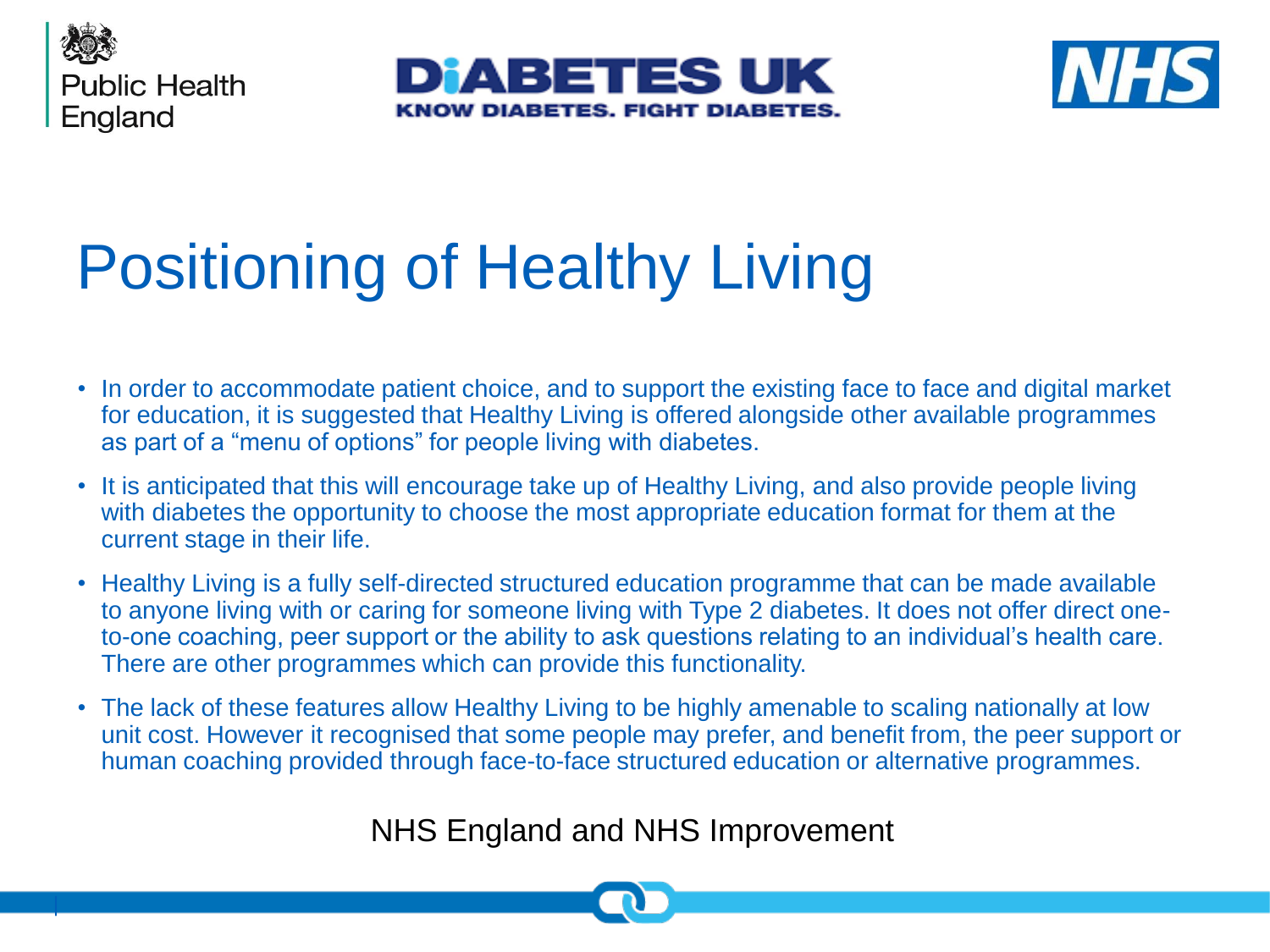





# Positioning of Healthy Living

- Decommissioning of face to face education programmes in anticipation of the roll out of Healthy Living is not supported by NHS England.
- Areas may wish to consider commissioning more intensive digital products, alongside Healthy Living , to meet the specific needs of their local populations and ensure that people living with diabetes have access to range of education options.
- Localities must ensure there is sufficient mix of provision so that all people living with diabetes who want to access structured education are able to do so, including face-to-face or alternative programmes.
- By putting in place access to a variety of structured education programmes patients will be able to access the option most suitable for them, at the current stage in their life.
- NHS England recommends that commissioners ensure that digital programmes have achieved both NHS Digital Assessment Questionnaire (DAQ) and QISMET accreditation.

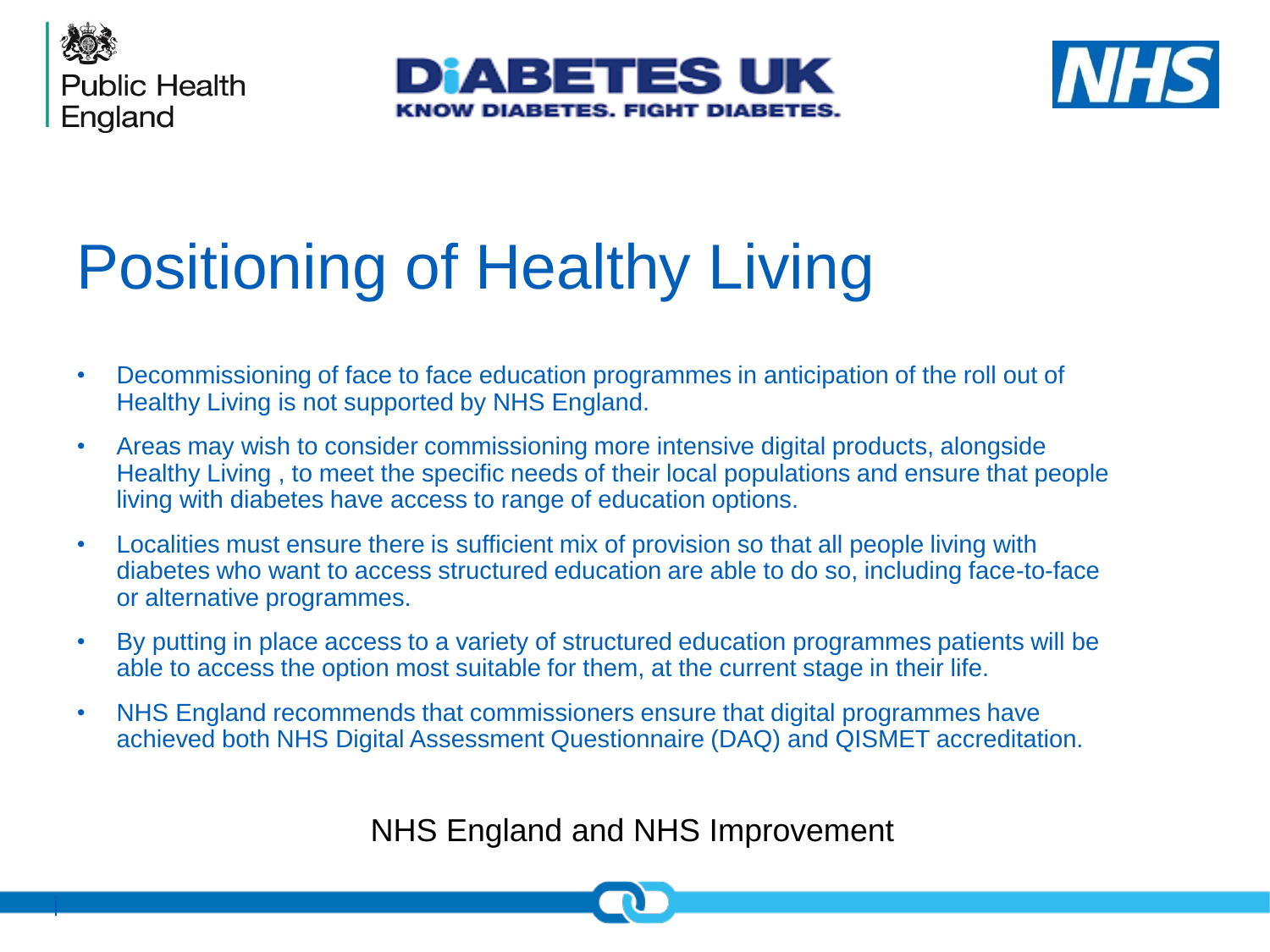





# User Research Activity

- We are working with eleven Early Engagement sites including West Yorkshire and Harrogate Health and Care Partnership to support the development of Healthy Living.
- User research and input from Early Engagement sites is being utilised throughout the development to incorporate patient, carer, HCP and commissioner opinions into the development of both the tool and the implementation planning ahead of rollout.
- Activity has included:

|

- Validating existing user needs and discovering new ones through interviews and surveys
- Pop-up research
- Workshops with patients to understand how they would use the tool and what information they would want to see
- Meetings to understand data and reporting requirements to assess usage and outcomes of the programme

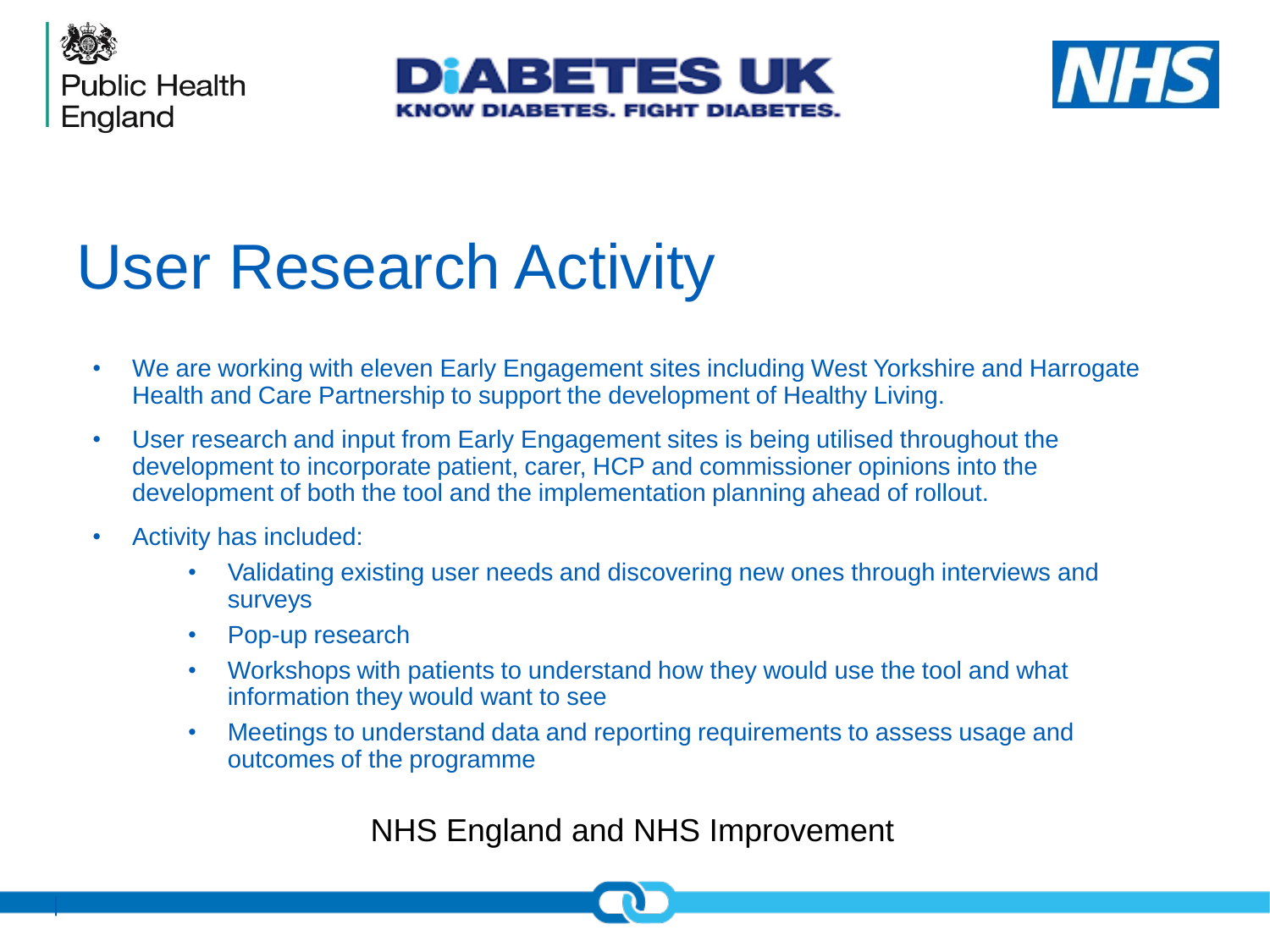





# User Research Activity

- Findings that will be built into the development of the tool have included:
	- Users of the service were focussed on gaining information about food, diet and exercise.
	- Primary care referrals in the original HeLP programme were found to be time consuming, and needs to be made simpler
	- Keep content tailored to the individual
	- Break down course material into smaller, more digestible segments.
	- People generally absorb information more effectively when they feel like there's a 'human' element included and when content is personalised, conversational and informal

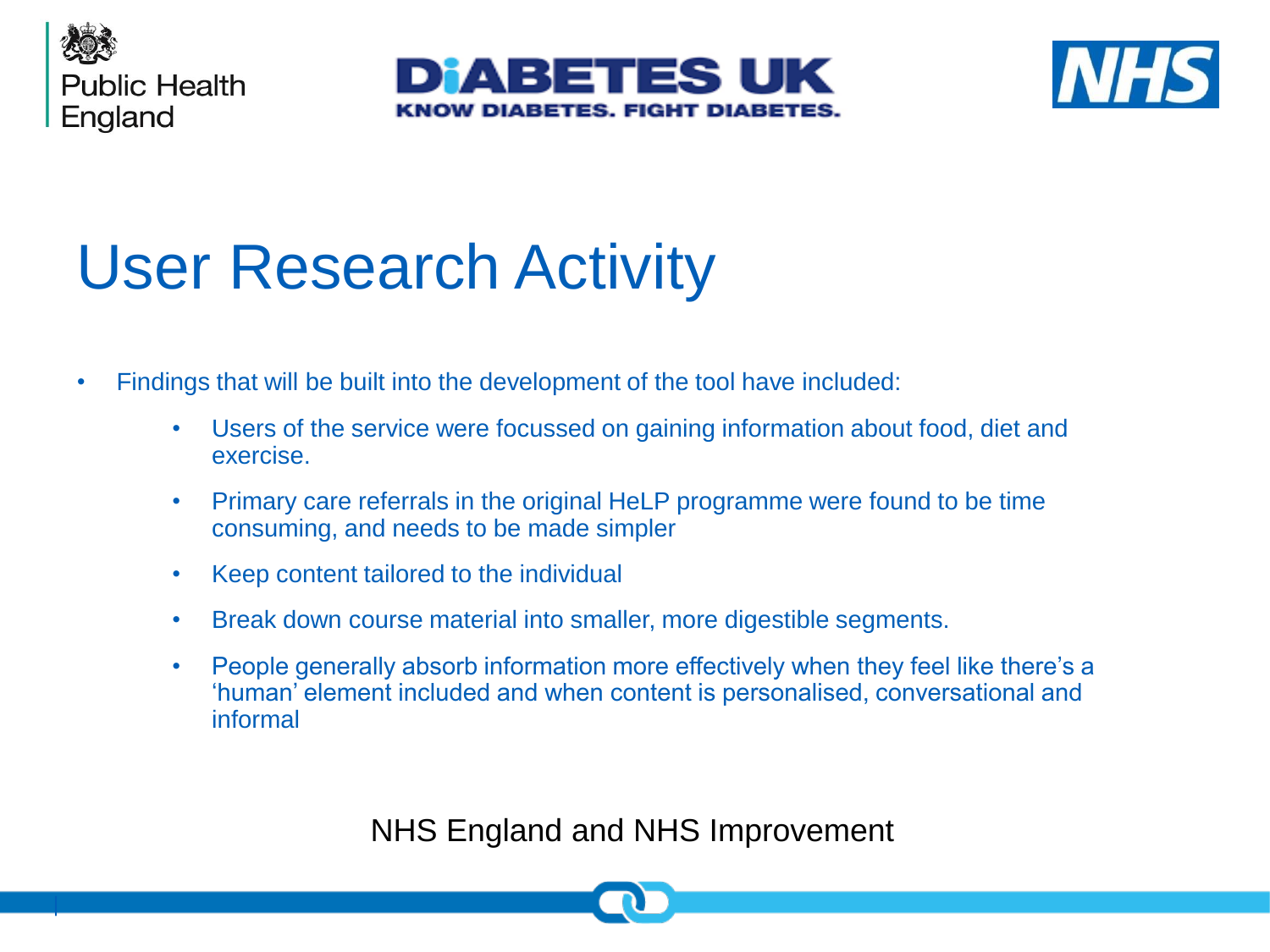





# Next steps – West Yorkshire and Harrogate Health and Care Partnership

- From November 2019 we will begin testing elements of the product with a small number of patients and healthcare professionals.
- From January 20, we will begin rollout to a small group of users to test the product in a real world setting.
- Once the product has been tested and improved, we will begin extending the number of practices who can access it to test implementation approaches and interest in using the product.
- Because West Yorkshire and Harrogate Health and Care Partnership is involved in the early testing and development process, the HCP will be one of the first areas in the country to have full access to the programme across the HCP.

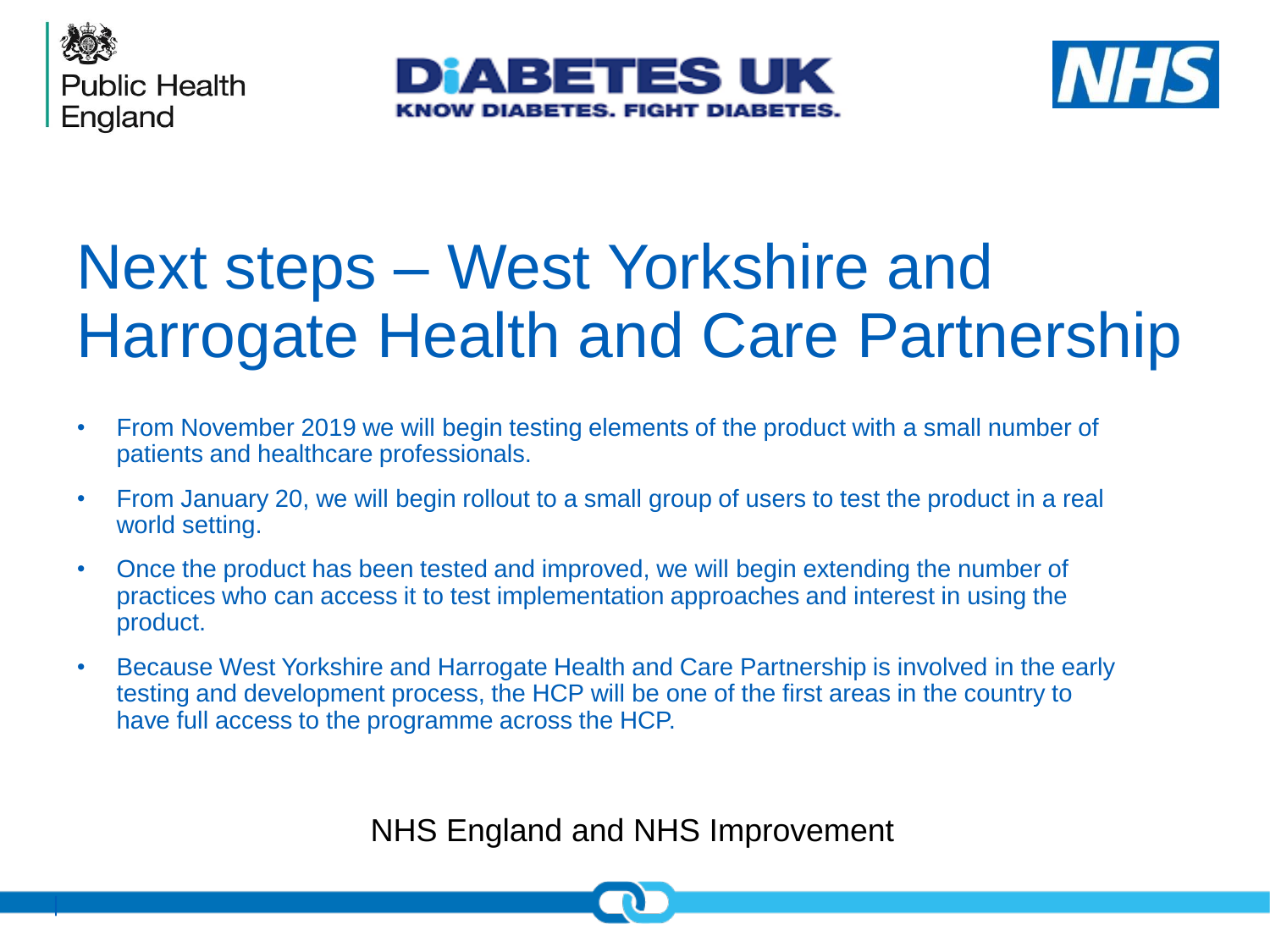





#### West Yorkshire and Harrogate Pilot Who's involved?

- Dr Waqas Tahir, Clinical Lead (GP, Bradford)
- **Project Officers from the National Diabetes Prevention Programme**
- 12 GP practices in Bradford
- **GP** practice in Harrogate
- 2 GP practices in Huddersfield
- 3 GP practices in Wakefield
- **ELEEDS Community Healthcare**
- Huddersfield Diabetes UK patient group.
- WYH Diabetes Programme Board

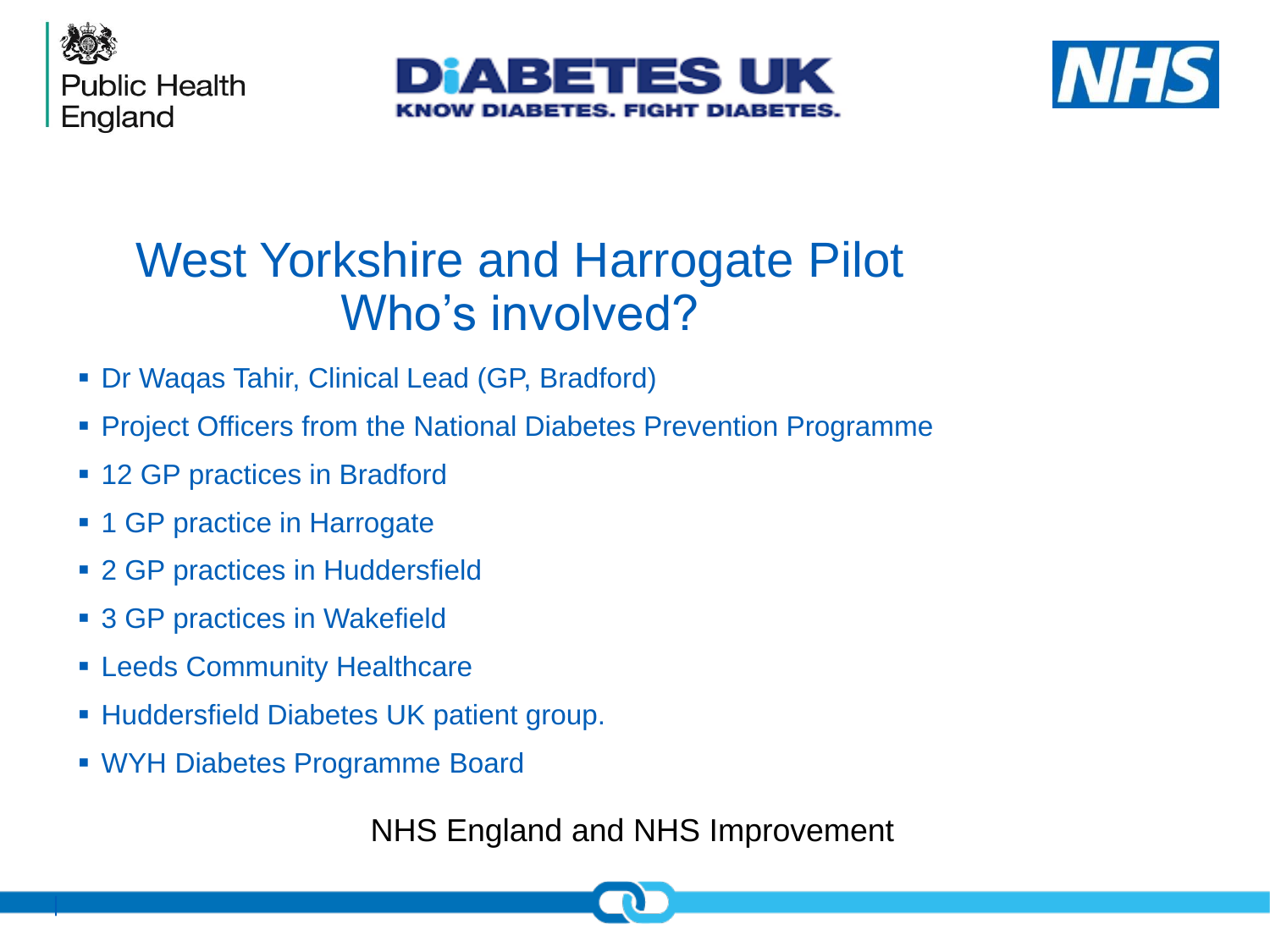





## Any Questions?